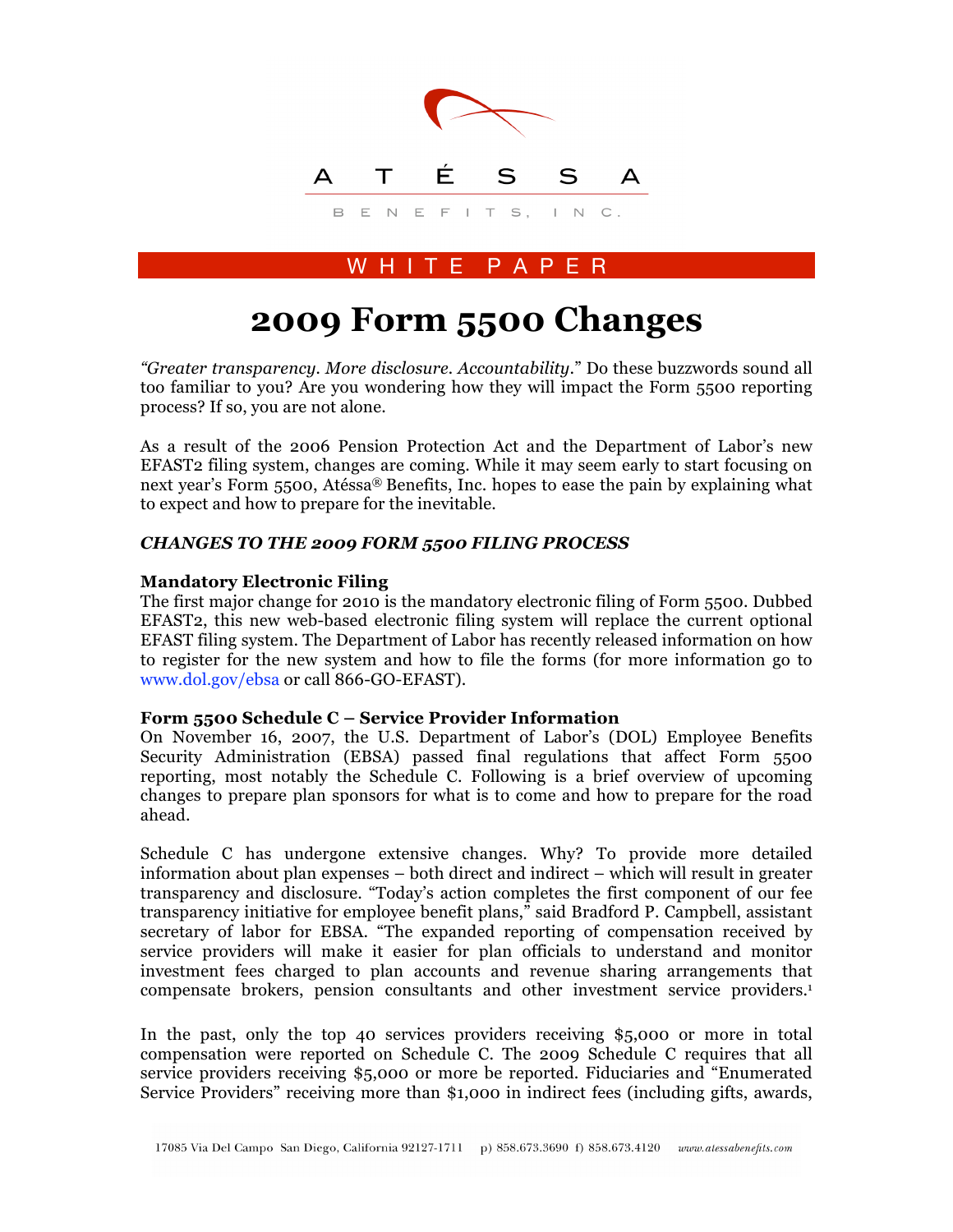trips, etc.) must also be listed on the Schedule C. In order to capture all reportable compensation, the 2009 Schedule C will have a new, larger list of service codes, disclosing the relationship of the service provider to the plan. *Note: Small plans (less than 100 participants) are not required to file Schedule C.*

The biggest challenge may be understanding how plan expenses are defined. The 2009 Schedule C defines fees and compensation as either "direct" or "indirect," which are further broken down between "monetary" or "non-monetary" fees. Some fees may be difficult to identify, especially if they are lumped into a "bundling" arrangement and need to be broken out.

**Direct compensation** is any payment made directly to a service provider from the plan or plan sponsor for a service relating to the plan. These expenses include, but are not limited to, payments from the plan for recordkeeping services, auditing services, actuarial services, consulting, investment management, as well as many others.

*Indirect compensation* is any payment received from sources other than directly from the plan or plan sponsor if received in connection with services rendered to the plan (either monetary or non-monetary). These include fees and expense reimbursement payments received by a person from mutual funds, bank commingled trusts, insurance company PSAs, 12b-1 fees that have not been directly paid from the plan or plan sponsor. Other examples of indirect compensation include finder's fees, float revenue, brokerage commissions, research or other products or services received from a broker-dealer of other third party in connection with securities transactions (soft dollars) and other transaction-based fees received in connection with the transactions or services whether or not capitalized as investment costs.

In order to narrow the amount of information reported on Schedule C, the instructions further identify *eligible indirect compensation* as indirect compensation that meets the following conditions:

- 1. Indirect compensation that is (1) fees or expense reimbursement payments charged to investment funds and reflected in the investment return of the participating plan or its participants; (2) finders' fees soft dollar revenue; (3) float revenue; and/or (4) brokerage commissions or other transaction based fees for transactions or services involving the plan that were not paid directly by the plan or plan sponsor. If a fee falls into this category, the only information required to be disclosed on the Schedule C is who provided the information.
- 2. The plan administrator must receive written materials that describe and disclose (1) the existence of indirect compensation; (2) services provided for this compensation; (3) formulas used to calculate the value of this compensation; (4) who received the compensation; and  $(5)$  who paid the compensation.

Determining the dollar amounts to attach to indirect fee types could become a source of confusion. Some indirect fees are straightforward; however, problems could arise when the calculation of fees is left to the best judgment of the service provider. In all cases, service providers must disclose the formulas used for determining the compensation to the plan sponsor.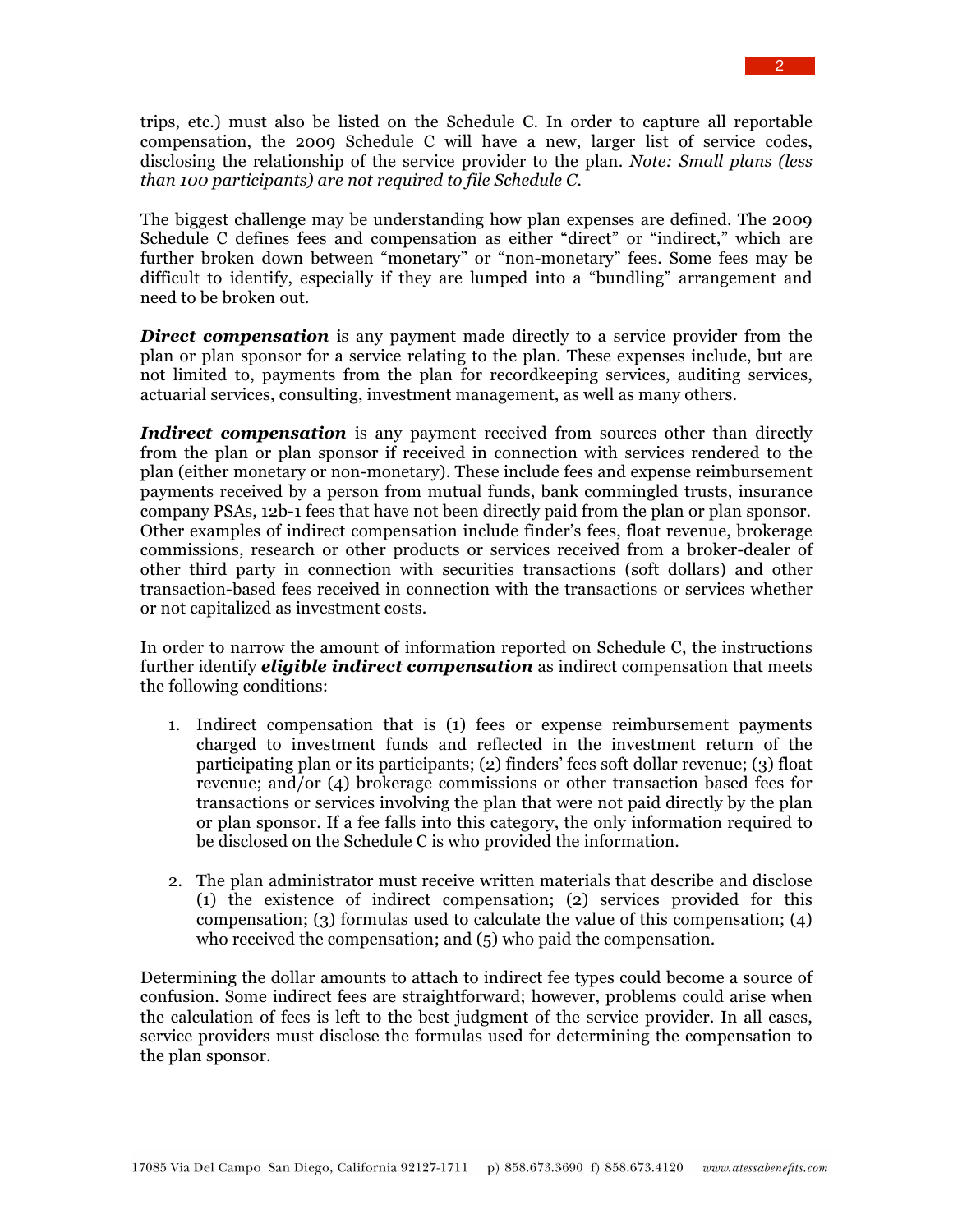Service providers who fail to provide fee information to the plan sponsor will be reported on a new section of Schedule C. (Service providers do not have to be identified if only "eligible direct compensation" has been received during the year.) "It is a fiduciary duty to get to the bottom of what is being paid in fees, especially indirect fees to service providers," said Louis J. Campagna, chief of the Division of Fiduciary Interpretations, Office of Regulations and Interpretations for the DOL's EBSA.2

(*Caution: Filers are strongly cautioned that gifts or gratuities or any amount paid to or received by plan fiduciaries may violate ERISA and give rise to civil liabilities and criminal penalties*.)

| <b>Pre-2009</b>                                              | 2009                                                                                                                                                                                                                         |
|--------------------------------------------------------------|------------------------------------------------------------------------------------------------------------------------------------------------------------------------------------------------------------------------------|
| Limited to top 40 service providers to be<br>disclosed       | No Limit. All service providers making<br>with over $$5,000$ in fees and/or<br>commissions to be disclosed<br>- Fiduciaries and enumerated service<br>providers with over \$1,000 in indirect<br>fees must also be disclosed |
| Only 23 Service Codes to classify<br>reportable compensation | Increased number and definitions of<br><b>Service Codes</b>                                                                                                                                                                  |
| One total fee/commission disclosed                           | Fees broken down by type:                                                                                                                                                                                                    |
|                                                              | - Direct<br>Payments made directly by the plan<br>or plan sponsor for services                                                                                                                                               |
|                                                              | - Indirect<br>Received from sources other than<br>directly from the plan or plan sponsor<br>if received in connection with services<br>rendered to the plan during the year                                                  |
|                                                              | - Eligible Indirect Compensation                                                                                                                                                                                             |
| "Bundled Service Arrangements" fees<br>reported as one fee   | "Bundled Service Arrangements" fees<br>reported separately by type:<br>- Direct payments may be reported as<br>direct compensation<br>- Indirect compensation must be<br>reported separately                                 |
|                                                              | New section to disclose non-cooperative<br>service providers                                                                                                                                                                 |

# **The following table summarizes the major changes to the Schedule C:**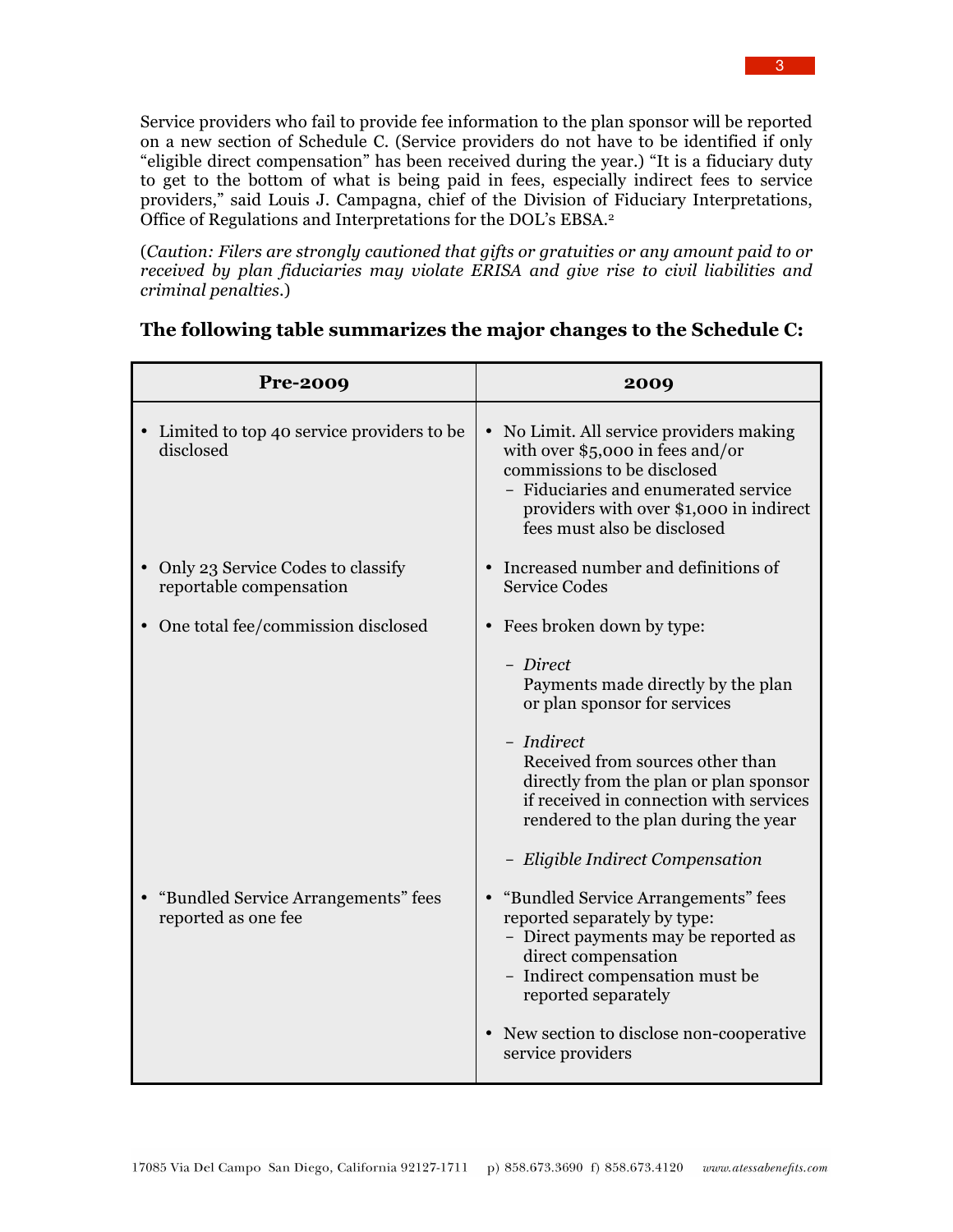For more information on the 2009 Schedule C, visit:

# http://www.dol.gov/ebsa/newsroom/07-1767-NAT.html

#### *What Plan Sponsors Can Do NOW*

Because the plan sponsor takes the ultimate responsibility for the information reported on Form 5500, we recommend the following:

- Make sure that your service providers are aware of the increased disclosure requirements and are prepared to provide both direct and indirect expenses beginning with the 2009 plan year. *(Note that service provider fees could increase due to the additional time spent gathering and disclosing required information.)*
- See the chart below as a guide for determining types of expenses paid out of the plan to be reported on the Schedule C.
- Begin collecting and saving data as soon as possible. The sooner you start saving the information, the easier Form 5500 reporting will be in 2010.

| <b>Existing Schedule C</b>                              | 2009 Schedule C                                        |
|---------------------------------------------------------|--------------------------------------------------------|
| <b>Official Plan Positions (Direct Expenses)</b>        | <b>Additional Plan Positions (Indirect Expenses)</b>   |
| Accounting (including auditing)                         | Employee (plan)                                        |
| Actuarial                                               | Names fiduciary                                        |
| Contract Administrator                                  | Real estate brokerage                                  |
| Administration                                          | Securities brokerage                                   |
| Brokerage (real estate)                                 | Valuation (appraisals, etc.)                           |
| Brokerage (stocks, bonds, commodities)                  | Employee (plan sponsor)                                |
| Computing, tabulating, ADP, etc.                        | Copying and duplicating                                |
| Consulting (general)                                    | Participant loan processing                            |
| Custodial (securities)                                  | Participant communication                              |
| Insurance agents and brokers                            | Investment company/mutual fund                         |
| Investment advisory                                     | Foreign entity                                         |
| Investment management                                   | Other services                                         |
| Legal                                                   | Direct payments from the plan                          |
| Printing and duplicating                                | Investment management fees paid directly by the plan   |
| Recordkeeping                                           | Investment management fees paid indirectly by the plan |
| Trustee (individual)                                    | Insurance brokerage commission and fees                |
| Trustee (corporate)                                     | Sales loads (front end and deferred)                   |
| Pension insurance advisor                               | Other commissions                                      |
| Valuation services (appraisals, asset valuations, etc.) | Non-monetary compensation                              |
| Investment evaluations                                  | Redemption fees                                        |
| Medical                                                 | Product termination fees (surrender charges, etc.)     |
| Legal services to participants                          | Shareholder servicing fees                             |
| Other                                                   | Sub-transfer agency fees                               |
|                                                         | Finder fees/placement fees<br>Float revenue            |
|                                                         |                                                        |
|                                                         | Distribution (12b-1) fees<br>Recordkeeping fees        |
|                                                         | Shareholder servicing fees                             |
|                                                         | Account maintenance fees                               |
|                                                         | Insurance mortality and expense charge                 |
|                                                         | Soft dollar commissions                                |
|                                                         | Insurance brokerage commissions and fees               |
|                                                         | Consulting fees                                        |
|                                                         | Securities brokerage commissions and fees              |
|                                                         | Other investment fees and expenses                     |
|                                                         | Other insurance fess and expenses (not reported on     |
|                                                         | Schedule A)                                            |
|                                                         |                                                        |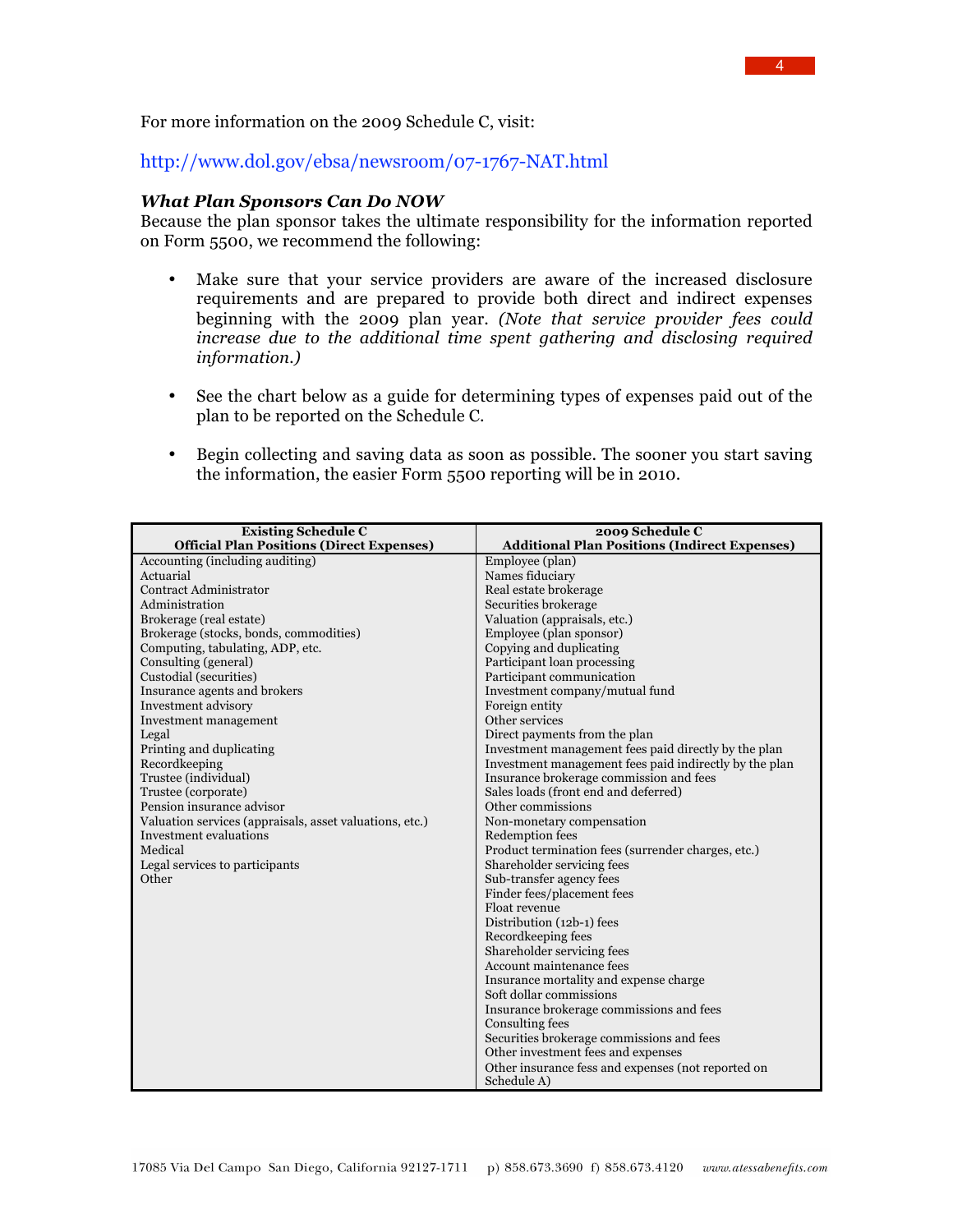Schedule E, an annual information return for an employee stock ownership plan (ESOP), will be eliminated from the Form 5500.

### **Form 5500 Schedule R – Retirement Plan Information**

A few questions will be added to Schedule R under a new section called "Summary of Funding Improvement Plan." The first part contains numerous open ended questions for multiemployer plans in endangered or seriously endangered status. Then follows a section called "Certain Information for Multiemployer Plan," in which numbers regarding participants and employers must be entered, as well as certain employer information. The final section deals with the distribution of assets.

### **Form 5500 Schedule SSA – Separated Participants with Deferred Vested Benefits**

The Schedule SSA is being eliminated from the 2009 Form 5500 and will be replaced by Form SSA, which will be filed directly with the IRS separate from the Form 5500. The requirements for filing Form SSA will be made available by the IRS.

Given the current focus on increased transparency and disclosure, plan administrators carry a greater burden for annual Form 5500 reporting. Understanding the new reporting requirements and collecting data now are the first steps to a smooth filing process in 2010.

#### **Fair Value Reporting**

The Financial Accounting Standards Board issued statement No. 157 defining Fair Value Measurements. It lays the groundwork for measuring fair value in generally accepted accounting principles (GAAP) and increasing consistency across the board.

According to the FAS website, FAS 157 defines fair value as "the price that would be received to sell the asset or paid to transfer the liability (an exit price), not the price that would be paid to acquire the asset or received to assume the liability (an entry price)."3

The investment inputs will fall into one of three categories, categorized by how the value is determined:

- 1. Quoted prices in active markets, which are prices that can be obtained on a specific date,
- 2. Prices that can be obtained using market data and use assumptions, or
- 3. No market price available fiduciary must use best judgment in pricing the input.

While some of the upcoming changes to the Form 5500 may ease the filing burden, others may create confusion and more work. Plan sponsors need to be aware of the changes and prepare for new reporting requirements.

**Your Compliance Partner**, Atéssa Benefits, Inc., is staffed with compliance specialists who keep current on regulations affecting filing requirements and who manage the entire filing process. Plan sponsors count on Atéssa Benefits, Inc. to meticulously prepare timely and accurate reports and government filings including the